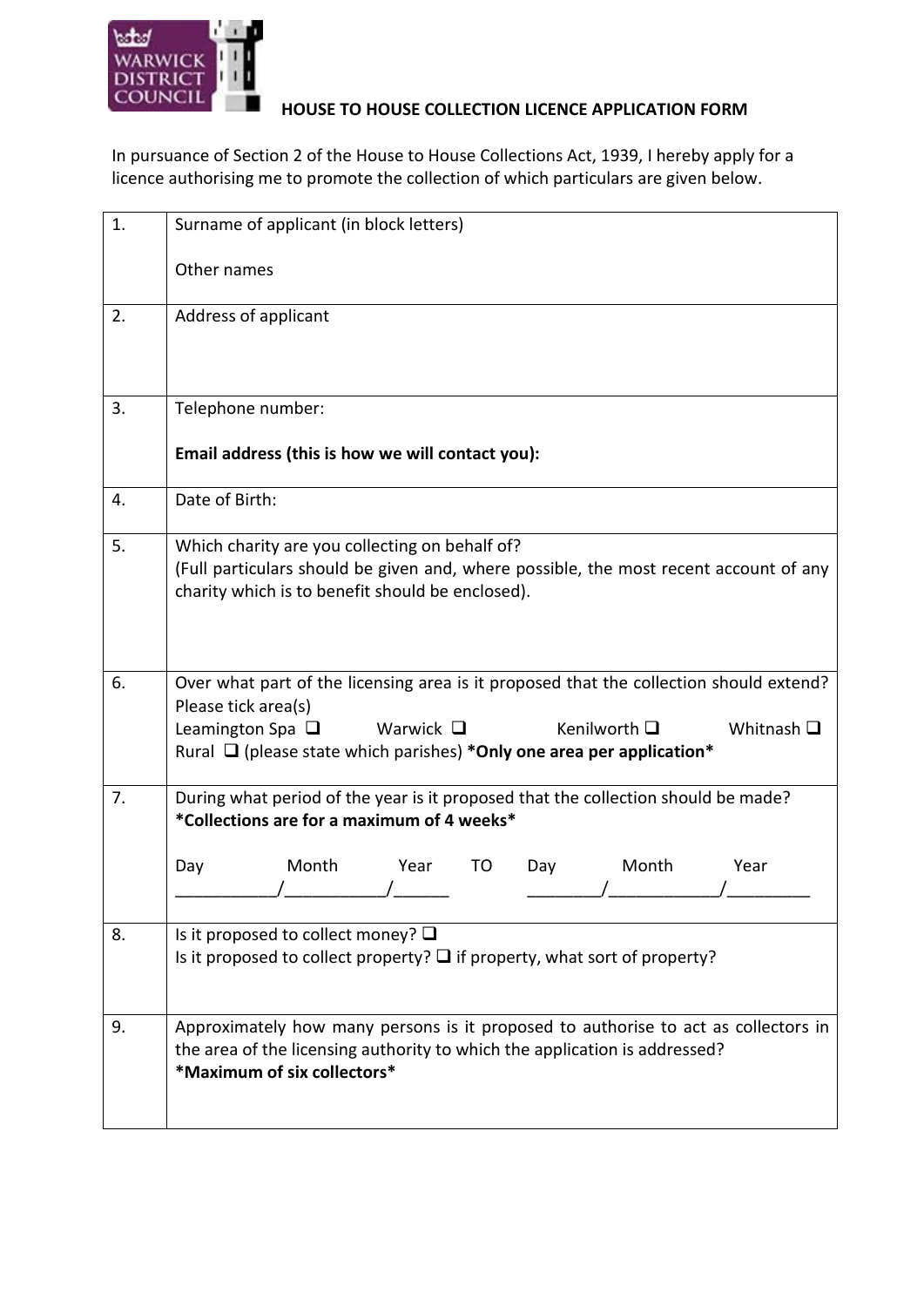| 10. | Is it proposed that remuneration should be paid out of the proceeds of the collection                                                                                                                    |  |  |  |  |
|-----|----------------------------------------------------------------------------------------------------------------------------------------------------------------------------------------------------------|--|--|--|--|
|     | (a) to collectors? _________________<br>(b) to other persons? _______                                                                                                                                    |  |  |  |  |
|     | If so, what $% ?$ %                                                                                                                                                                                      |  |  |  |  |
|     |                                                                                                                                                                                                          |  |  |  |  |
| 11. | What % of the value of the collection is being donated to the charity?                                                                                                                                   |  |  |  |  |
|     | %                                                                                                                                                                                                        |  |  |  |  |
| 12. | Has the applicant, or to the knowledge of the applicant, anyone associated with the<br>promotion of the collection, been refused a licence or order under the Act, or had a<br>licence or order revoked? |  |  |  |  |
|     | If yes, give particulars:                                                                                                                                                                                |  |  |  |  |
|     |                                                                                                                                                                                                          |  |  |  |  |
|     |                                                                                                                                                                                                          |  |  |  |  |
| 13. | Is it proposed to promote this collection in conjunction with a street collection?                                                                                                                       |  |  |  |  |
|     | If so, is it desired that the accounts of this collection should be combined wholly or in<br>part with the account of the street collection.                                                             |  |  |  |  |
| 14. | If the collection is for a War Charity, state if such charity has been registered or                                                                                                                     |  |  |  |  |
|     | exempted from registration under the War Charities Act, 1940, and give name of<br>registration authority and date of registration or exemption.                                                          |  |  |  |  |
|     |                                                                                                                                                                                                          |  |  |  |  |
|     |                                                                                                                                                                                                          |  |  |  |  |
|     |                                                                                                                                                                                                          |  |  |  |  |

 ${\Large Signed:}\label{eq:signal} \centering \vspace{-0.1cm} \begin{minipage}[t]{0.9\linewidth} \label{fig:signal} \begin{minipage}[t]{0.9\linewidth} \end{minipage} \vspace{-0.1cm} \begin{minipage}[t]{0.9\linewidth} \end{minipage} \vspace{-0.1cm} \begin{minipage}[t]{0.9\linewidth} \end{minipage} \vspace{-0.1cm} \begin{minipage}[t]{0.9\linewidth} \end{minipage} \vspace{-0.1cm} \begin{minipage}[t]{0.9\linewidth} \end{minipage} \vspace{-0.1cm} \begin{minipage}[t]{0.9\linewidth} \end{min$ 

Date: \_\_\_\_\_\_\_\_\_\_\_\_\_\_\_\_\_\_\_\_\_\_\_\_\_\_\_\_\_\_\_\_\_\_\_\_\_\_\_\_\_\_\_\_\_\_\_\_\_\_\_\_\_\_\_\_\_\_\_\_\_\_\_\_\_\_\_\_\_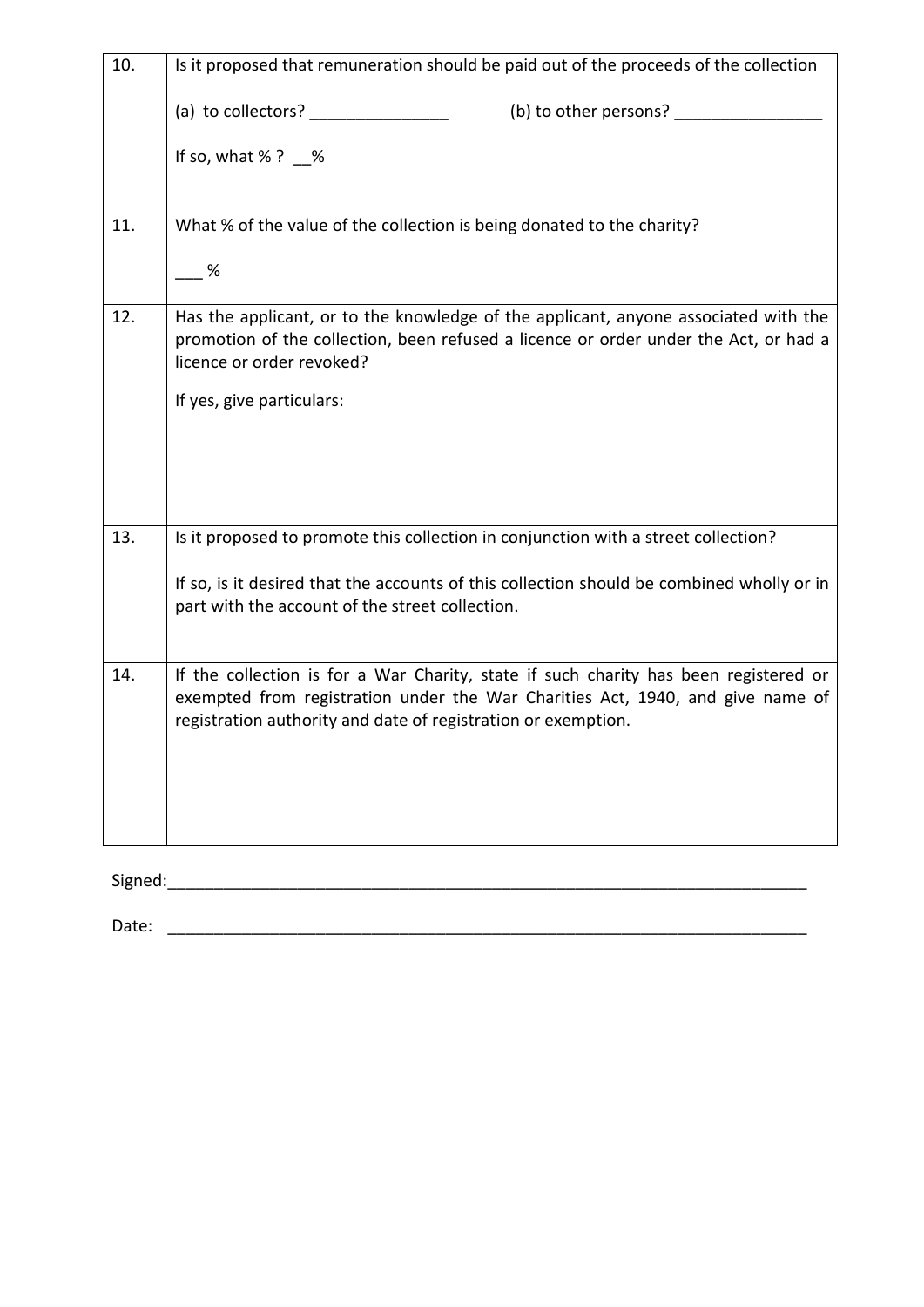Before submitting this application, please ensure the following is provided:

A recent Basic Disclosure Certificate (less than six months old) from the Disclosure and Barring Service pertaining to the Director of the collecting company.

Relevant accounts and financial statements of the collecting organisation.

A written agreement between the charity and the collecting organisation.

Completed 'Collector's form details' (If not sent with application this must be sent at least one week before the collection is due to take place)

**Please email this form and any associated documents to licensing@warwickdc.gov.uk**